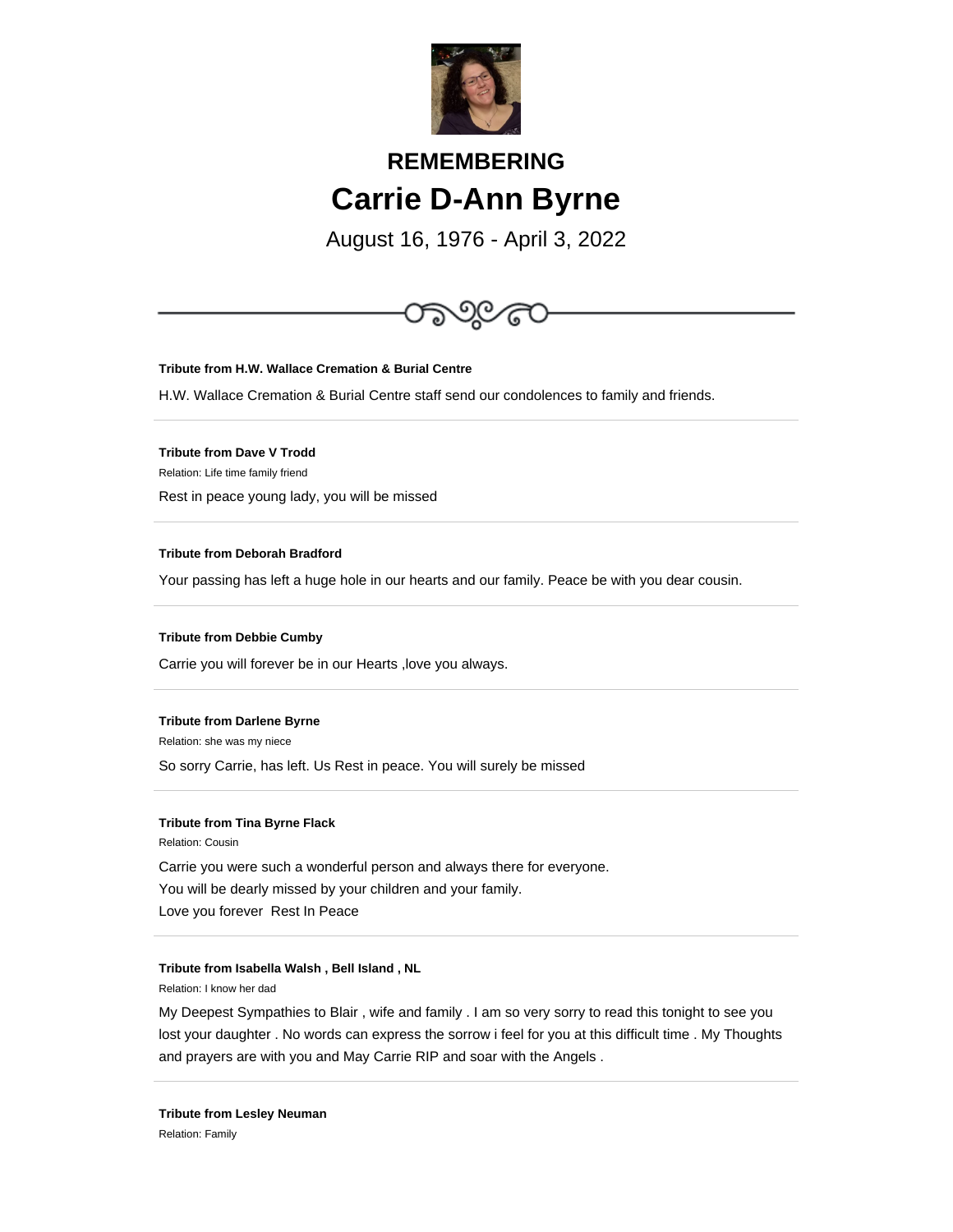A wonderful person inside and out, you blessed us everyday with your humour and love and the passion you have for your children and those that you loved. You left you mark with everyone that came in contact with you. Carrie rest my dear friend. You will be missed by those all around. Especially the 2 beautiful children love you the Neuman's

#### **Tribute from Peggy Gardiner**

Relation: Aunt

Such a beautiful person, beautiful niece gone too soon. Love and miss you. Rest in peace

#### **Tribute from Sydney Ptolemy**

Relation: Good friend and mommy to two of my bulldogges

Carrie, it's Sydney. I know you're gone, I want thank you for being such a kind friend to me. I'd also like to thank you for providing a loving home for not one but two of my Olde English Bulldogges. I already miss our convos, I'm sorry you were taken to soon. My love, respect and condolences to your beautiful kids I met on a few occasions and to your family.

## **Tribute from Rhonda Lonsdale**

Relation: Both of us are EA's and involved in the lives of adults with challenges.

I worked with Carrie and remember what a good person she was. We also knew each other from baseball with her supporting two young adults and I was there with my daughter. She made the world a better place.

## **Tribute from Brenda Sykes**

Relation: Friend

I have known Carrie for over 30 years, mostly through work, until this last year when we were able to connect more on a friendship basis. I will remember her as a loving and caring person, a loving mother, a true warrior and a shining star.

Shining Star

The angels looked down from heaven one night. They searched for miles afar, And deep within the distance They could see a shining star.

They knew that very instant That the star was theirs to gain, So they took you up to heaven, Forever to remain.

Look down on us from heaven. Keep us free from hurt and pain. You'll always be within my heart Until we meet again.

(Author unknown)